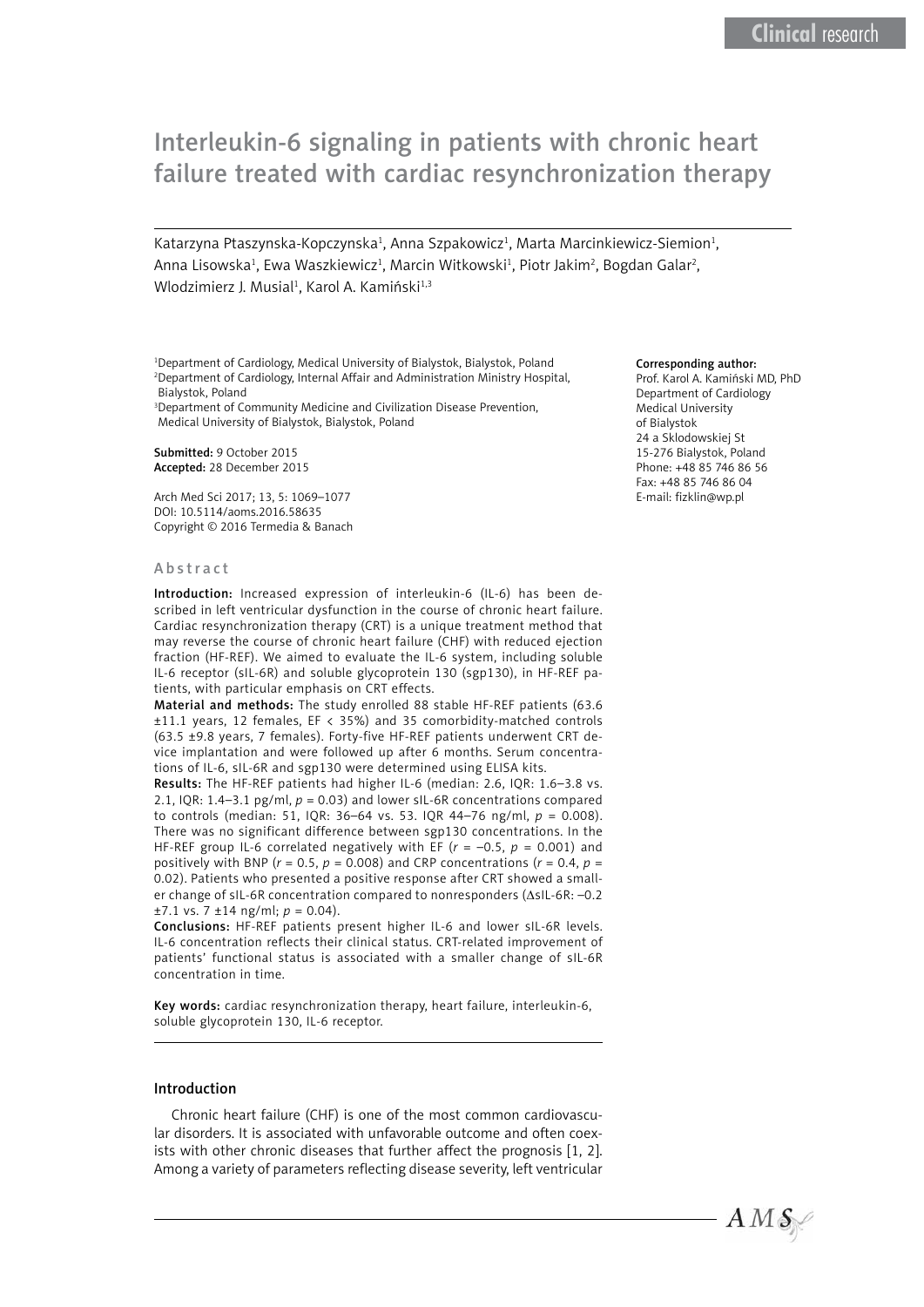ejection fraction (LVEF) remains one of the strongest predictors of long-term prognosis in those patients. In recent years a significant improvement of CHF patients' therapy has been observed. One of the treatment methods dedicated for patients with heart failure with reduced ejection fraction (HF-REF) and ventricular conduction disturbances is cardiac resynchronization therapy (CRT) [3]. Cardiac resynchronization therapy effectiveness is based on biventricular pacing, which can improve left ventricular systolic function by correcting the electromechanical dyssynchrony [4]. This results in an improvement of patients' functional capacity as well as reduction of rehospitalizations and mortality. However, every third patient does not benefit from the therapy [5, 6]. Therefore, the mechanisms as well as novel diagnostic methods predicting the unsatisfactory CRT response are sought [7, 8].

Inflammatory activation is involved in the pathogenesis of many cardiovascular disorders, including left ventricular dysfunction. Both experimental and clinical evidence suggests that proinflammatory cytokines play an important role in progression and unfavorable outcome of the disease. Interleukin 6 (IL-6) is one of the most important mediators in cardiovascular disorders and is considered a biomarker as well as a potential target for the therapy [9]. However, its role in both cardiovascular physiology and pathology is often unclear and heavily disputed [9, 10]. Interleukin 6 signals through the transmembrane receptor composed of a specific IL-6R and catalytic subunit gp130 (glycoprotein 130), while the soluble receptors IL-6 receptor (sIL-6R) and glycoprotein 130 (sgp130) act as additional IL-6 activity regulators. Soluble IL-6R after formation with available IL-6 of the IL-6/sIL-6R complex is capable of binding to membrane glycoprotein 130 (gp130) and inducing intracellular signaling. This phenomenon, called trans-signaling, enables IL-6 to stimulate the cells that lack an endogenous membrane-bound IL-6 receptor (mIL-6R). The regulating mechanism of production of sgp130 as well as sIL6-R is still unclear. Both of them are produced by proteolytic cleavage and shedding of the membrane-anchored receptors and by alternative mRNA splicing [11]. Given the controversies whether cardiomyocytes have membrane-bound IL-6R, IL-6 activity in the heart is very likely to be based on trans-signaling. The activity of the sIL-6R/IL-6 complex is naturally balanced by the presence of a soluble form of gp130 (sgp130), which is a decoy receptor, functioning as an inhibitor of IL-6/sIL-6R complex activity and is a crucial inhibitory regulator of the IL-6 pathway in human heart [12, 13].

High levels of IL-6 and sIL-6R have been reported in several chronic inflammatory and autoimmune

diseases as well as in cardiovascular disorders [14, 15]. Investigators have demonstrated elevated circulating levels of IL-6 and sIL-6R in HF patients, with a progressive increase in relation to neurohormonal activation as well as decreasing functional capacity and left ventricle (LV) function [9, 16]. Moreover, elevated myocardial gene expression of this cytokine was observed in end-stage human HF of both ischemic and non-ischemic etiology [14, 17]. Interestingly, it was suggested that IL-6-related sustainable gp130 signaling may be cardioprotective, whereas excessive activation of gp130 results in maladaptation and HF [18].

In this study we aimed to evaluate and compare three components of IL-6 signaling in CHF patients. Therefore we studied the association between serum IL-6 and its soluble receptors sgp130 and sIL-6R in the context of clinical as well as biochemical evidence of LV dysfunction. Another aspect is to look at CRT as a unique CHF treatment to get a better insight into mechanisms underlying the reversal of the disease course.

# Material and methods

The study included 88 patients with stable, optimally pharmacologically treated chronic heart failure with ejection fraction lower than 35% assessed in echocardiography (HF-REF group) (Table I).

The CHF etiology included ischemic (51 (58%) patients) and dilated (37 (42%) patients) cardiomyopathy. Forty-five of these patients with QRS complex duration > 120 ms and left bundle branch block (LBBB) (41 patients) or  $> 150$  ms with non-LBBB QRS morphology (4 patients) further underwent the procedure of CRT device implantation regardless of the leading rhythm (sinus or atrial fibrillation). Implanted CRT devices were produced by Medtronic (75% of devices) and Biotronik (25%). More than 97% of biventricular pacing was considered as satisfactory for Medtronic or fulfilling the advanced resynchronization criteria for the Biotronik device [19, 20]. The percentage of biventricular pacing was specified on the basis of simultaneous stimulation of both left and right ventricles detected by the CRT device.

The reference cohort consisted of 35 volunteers (outpatient) matched for age, sex, body weight (Table I) and comorbidities such as hypertension, diabetes mellitus, ischemic heart disease or atrial fibrillation. All patients underwent the same diagnostic assessment: a medical history with assessment of NYHA functional class, physical examination, transthoracic echocardiography, cardiopulmonary exercise test (CPET), 6-minute walk test (6MWT) and venous blood tests. Forty-five HF-REF patients treated with CRT underwent this same procedure after 6 months. Patients with active or recent infection or moderate to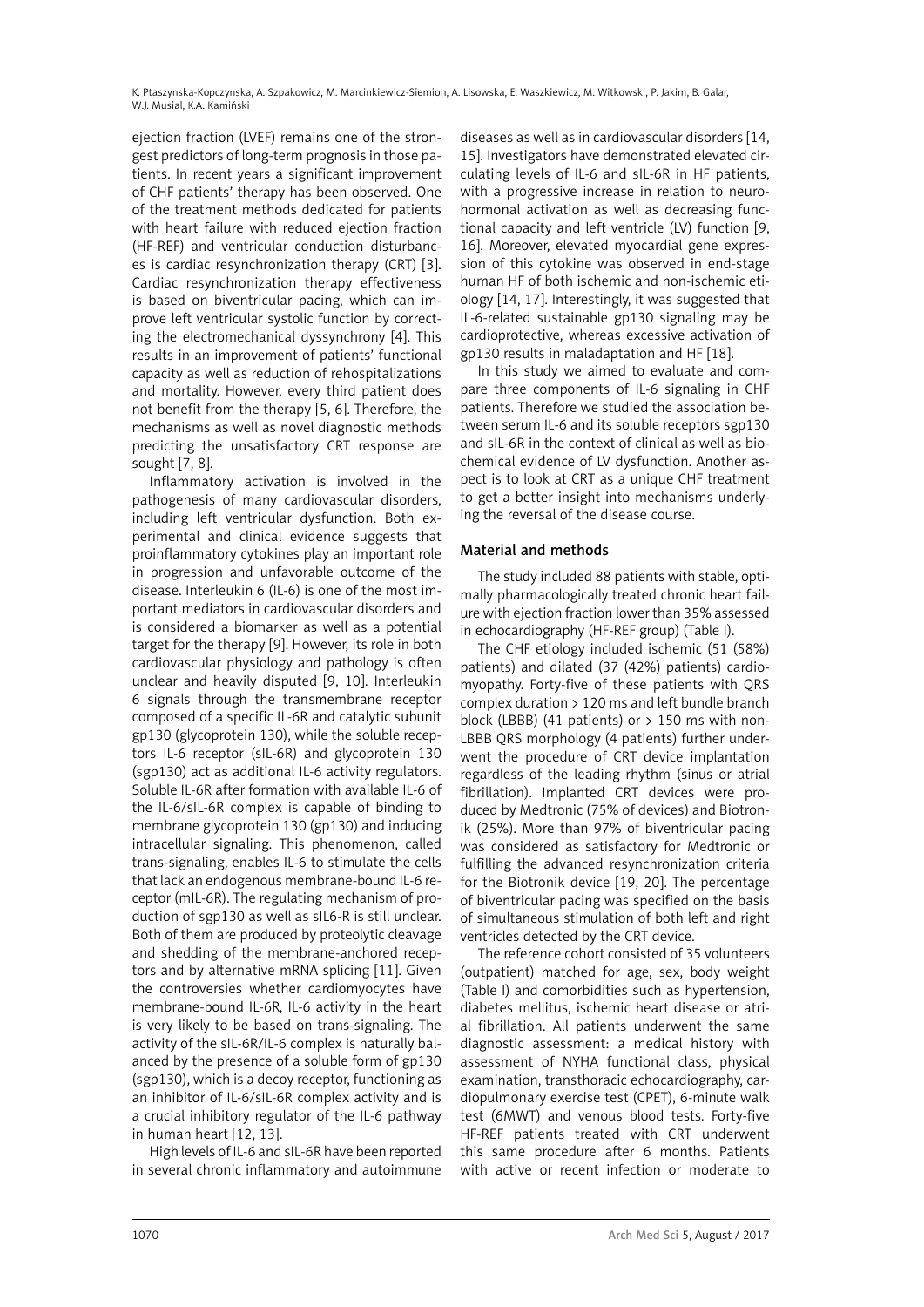| Table I. Demographic, functional, echocardiographic and laboratory characteristics of chronic heart failure patients |  |
|----------------------------------------------------------------------------------------------------------------------|--|
| and control group                                                                                                    |  |

| Parameter                                        | <b>HF-REF</b>     | Control             | P-value |
|--------------------------------------------------|-------------------|---------------------|---------|
| Patients, n                                      | 88                | 35                  |         |
| Age [years]                                      | $63.6 \pm 11.1$   | $63.5 + 9.8$        | 0.9     |
| Female gender, n (%)                             | 12 (13.6)         | 7(20)               | 0.4     |
| BMI [kg/m <sup>2</sup> ]                         | $28.7 + 4.4$      | $28.3 + 4$          | 0.6     |
| Pharmacotherapy:                                 |                   |                     |         |
| Angiotensin-converting-enzyme inhibitor, $n$ (%) | 74 (84)           | 12 (34)             | < 0.001 |
| Angiotensin receptor blocker, n (%)              | 10(13)            | 6(17)               | 0.2     |
| $\beta$ -blocker, n (%)                          | 86 (98)           | 18(51)              | < 0.001 |
| Aldosterone antagonist, n (%)                    | 82 (93)           | 5(14)               | < 0.001 |
| Loop diuretic, n (%)                             | 75 (85)           | 5(14)               | < 0.001 |
| Statin, $n$ $%$                                  | 71 (81)           | 11 (31)             | < 0.001 |
| Acetylsalicylic acid, n (%)                      | 56 (64)           | 10(29)              | < 0.001 |
| Functional parameters:                           |                   |                     |         |
| NYHA functional class                            | $2.6 \pm 0.6$     |                     |         |
| 6MWD [m]                                         | 377.4 ±120        | 518.3 ±98.7         | < 0.001 |
| Peak VO <sub>2</sub> [ml/kg/min]                 | $17.1 \pm 6.61$   | $23.8 + 5.9$        | < 0.001 |
| Peak VO <sub>2</sub> (% of predicted)            | $60.1 \pm 21.3$   | $85.7 + 29.2$       | < 0.001 |
| Peak VD/VT                                       | $0.2 \pm 0.07$    | $0.17 + 0.055$      | 0.04    |
| VE/VCO <sub>2</sub> slope                        | $32.8 \pm 8.2$    | $27.3 \pm 3.6$      | < 0.001 |
| Echocardiography:                                |                   |                     |         |
| EF $(% )$                                        | $24.3 \pm 6.8$    | $62 \pm 6.1$        | < 0.001 |
| LVEDV [ml]                                       | 224 ±81.7         | $96.8 \pm 24.3$     | < 0.001 |
| LVESV [ml]                                       | 173.8 ±72.1       | $37.7 \pm 12$       | < 0.001 |
| Laboratory analyses:                             |                   |                     |         |
| BNP [pg/ml]                                      | 190.9, IQR 88-411 | 25.7, IQR 14.7-48.1 | < 0.001 |
| CRP [mg/dl]                                      | 1.9, IQR 1.15-3.1 | 1.5, IQR 0.9-2.4    | 0.2     |
| Erythrocytes [10 <sup>6</sup> /µl]               | $4.6 \pm 0.5$     | $4.9 \pm 0.5$       | 0.003   |
| Hemoglobin [g/dl]                                | $13.9 \pm 1.3$    | $14.4 \pm 1.8$      | 0.005   |
| Creatinine [mg/dl]                               | $1.1 \pm 0.3$     | $0.9 \pm 0.2$       | 0.01    |
| Uric acid [mg/dl]                                | $7.1 \pm 1.9$     | $6 + 1.6$           | 0.03    |
| IL-6 signaling:                                  |                   |                     |         |
| Interleukin-6 [pg/ml]                            | 2.6, IQR 1.6-3.8  | 2.1, IQR 1.4-3.1    | 0.03    |
| Soluble IL-6 receptor [ng/ml]                    | $51.7 \pm 18.9$   | $63.3 \pm 27.6$     | 0.008   |
| Soluble glycoprotein 130 [ng/ml]                 | 310.9 ±68.2       | 306.5 ±59.4         | 0.7     |

*6MWD – 6 minute walk test distance, BMI – body mass index, BNP – brain natriuretic peptide, CRP – C-reactive protein, EF – ejection fraction, HF-REF – patients with chronic heart failure with reduced ejection fraction, LVEDV – left ventricle end-diastolic volume, LVESV*  − left ventricle end-systolic volume, VD/VT – dead space to tidal volume ratio, VE/VCO<sub>2</sub> slope – minute ventilation – carbon dioxide production relationship from the initiation to peak exercise, VO<sub>2</sub> — oxygen uptake.

severe chronic lung disease were excluded from the study. Two-dimensional echocardiographic measurements included analysis with Simpson's method. Echocardiography was also used to exclude clinically silent but significant heart abnormalities in the control group. A positive response to CRT was defined by improvement in clinical CHF symptoms (lower NYHA class, longer 6MWT distance) and at least a 15% relative reduction in

LV end-systolic volume (LVESV) in echocardiography, indicating reverse remodeling, according to previous studies [21, 22].

Cardiopulmonary exercise test was performed using symptoms limited treadmill exercise with the RAMP protocol in both groups. Of the numerous parameters, peak oxygen uptake (peak VO<sub>2</sub> and percentage (%) of predicted), dead space/tidal volume (VD/VT) ratio and the slope of the VE/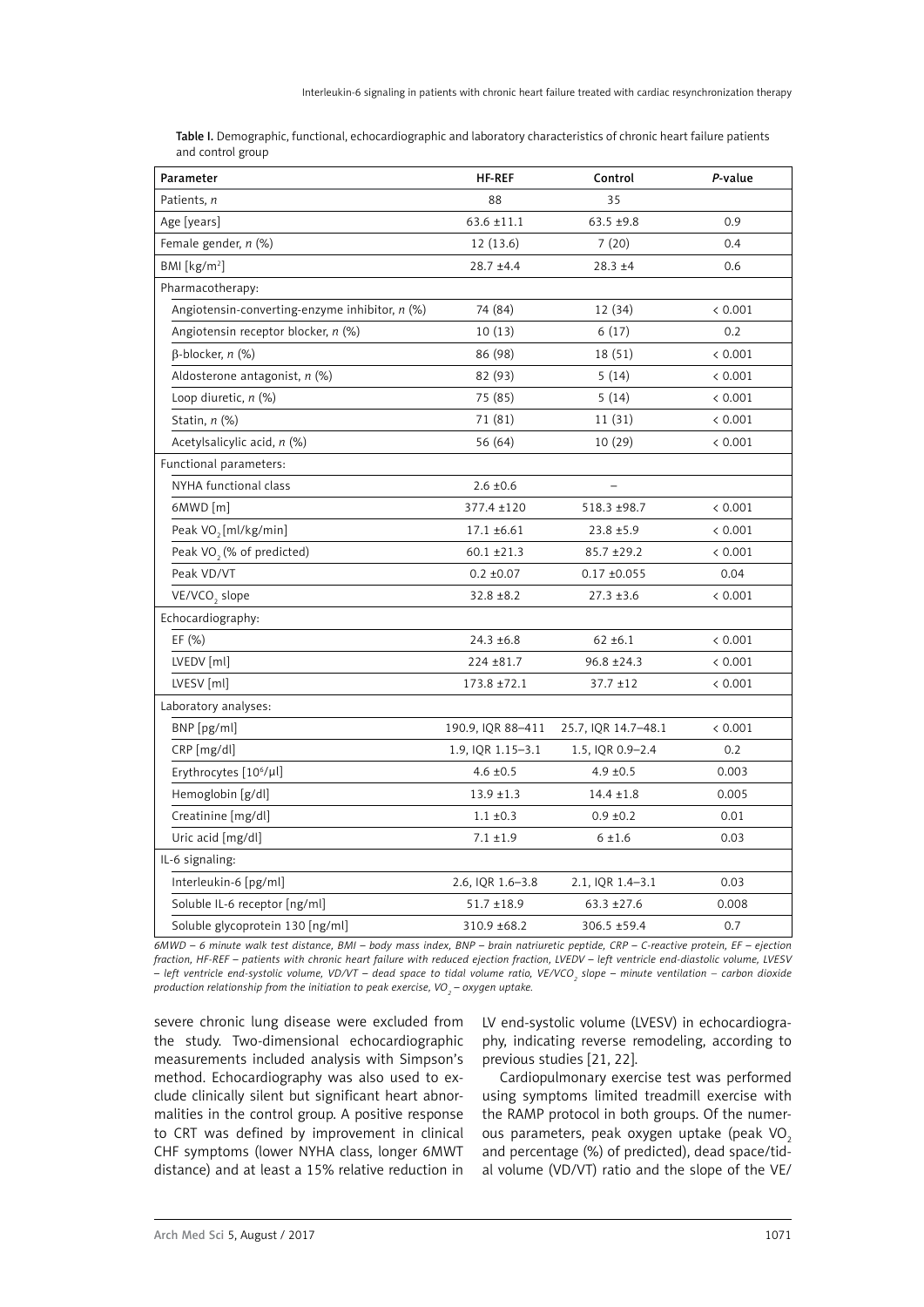VCO $_{_{2}}$  relationship from the initiation to peak exercise (VE/VCO $_{\tiny 2}$  slope) were used for the analysis.

Fasting peripheral venous blood samples were obtained from HF-REF patients and controls. Serum aliquots of about 1.5 ml were stored at –80°C for future analysis. Concentrations of IL-6, sIL-6R and sgp130 were determined using commercially available ELISA kits (R&D Systems, USA), according to the manufacturer's instructions. The mean minimum detection limit was 0.04 pg/ml for IL-6 High Sensitivity, 6.5 pg/ml for IL-6sR and 0.08 ng/ ml for sgp130. ELISA assays recognized both free cytokines and their complexes. Blood samples were also analyzed for B-type natriuretic peptide (BNP), C-reactive protein (CRP), blood count, lipid profile, uric acid and creatinine concentrations in the local laboratory.

The study was approved by the institutional medical ethics committee and complied with the Declaration of Helsinki. All patients were included in the study after signing informed consent for participating in the study, including taking and storage of blood samples.

#### Statistical analysis

The distribution of all variables was verified with the Kolmogorov-Smirnov test. Data are expressed as mean ± standard deviation (SD) or median values with interquartile range (IQR) as appropriate. Statistical analysis was performed using Student's *t*-test or Mann-Whitney *U* test for continuous data depending on distribution. Comparisons of variables between baseline and



Figure 1. The ratio of serum concentrations of soluble interleukin-6 receptor (sIL-6R) and soluble glycoprotein 130 (sgp130) in chronic heart failure with reduced ejection fraction (HF-REF) patients (0.17 ±0.07) and controls (0.22 ±0.11) *\*p = 0.006.*

follow-up values were performed using paired Student's *t*-test or Wilcoxon's test. Where appropriate, Pearson's or Spearman's correlation coefficients were used to examine the relationship between two continuous variables. *P*-value < 0.05 was considered as statistically significant. The statistical software package Statistica 10 (StatSoft, USA) was used for analysis.

# Results

The clinical and biochemical characteristics of the HF-REF and control group are shown in Table I. HF-REF patients had higher IL-6 and lower sIL-6R serum concentrations compared to controls, while there was no significant difference between sgp130 concentrations (Table I). Furthermore, the analysis of sIL-6R to sgp130 ratio showed lower values in HF-REF compared to the control group (0.17 ±0.07 vs. 0.22 ±0.11, *p* = 0.006) (Figure 1).

In the HF-REF group the baseline concentrations of sgp130 correlated with IL-6  $(r = 0.4,$ *p* = 0.001) and sIL-6R (*r* = 0.2, *p* = 0.02). Moreover, IL-6 concentration correlated positively with BNP ( $r = 0.5$ ,  $p = 0.008$ ) and CRP concentrations  $(r = 0.4, p = 0.02)$ . Concentration of sgp130 correlated with BNP (*r* = 0.4, *p* < 0.001).

In HF-REF patients IL-6 level correlated negatively with left ventricular EF ( $r = -0.5$ ,  $p = 0.001$ ), while sIL-6R correlated negatively with LVEDV  $(r = -0.3, p = 0.03)$ . Among CPET parameters dead space/tidal volume (VD/VT) ratio and VE/VCO<sub>2</sub> slope correlated with sIL-6R level  $(r = 0.3, p = 0.03)$ ;  $r = 0.3$ ,  $p = 0.04$ , respectively).

After 6 months of CRT significant improvement in NYHA functional class  $(2.3 \pm 0.4 \text{ vs. } 2.8 \pm 0.4,$ *p* < 0.001), 6MWD (417 ±98.9 vs. 367.3 ±108.1 m, *p* < 0.001) and echocardiographic parameters, e.g. EF (32.5 ±9.5% vs. 23.6 ±6.1%, *p* < 0.001) and LVESV (141.7 ±83.8 vs. 189.5 ±67.6 ml, *p* = 0.014), were observed (Table II). During this observational period no significant changes in pharmacotherapy were made.

There were no significant differences in baseline concentrations of IL-6 and the receptors sIL-6R and sgp130 between groups of HF-REF patients who were considered to be responders  $(n = 30)$  or nonresponders  $(n = 15)$  according to the clinical response to CRT (Table III).

After 6 months, 30 patients who benefited from resynchronization (responders) showed a smaller change of sIL-6R concentration when compared to those with worse outcome (nonresponders) (ΔsIL-6R: –0.2 ±7.1 vs. 7 ±14 ng/ml; *p* = 0.04) (Figure 2).

Such changes of IL-6 and sgp130 were not observed (Figures 3 and 4).

After 6 months of CRT, IL-6 concentration correlated negatively with 6MWT distance  $(r = -0.4,$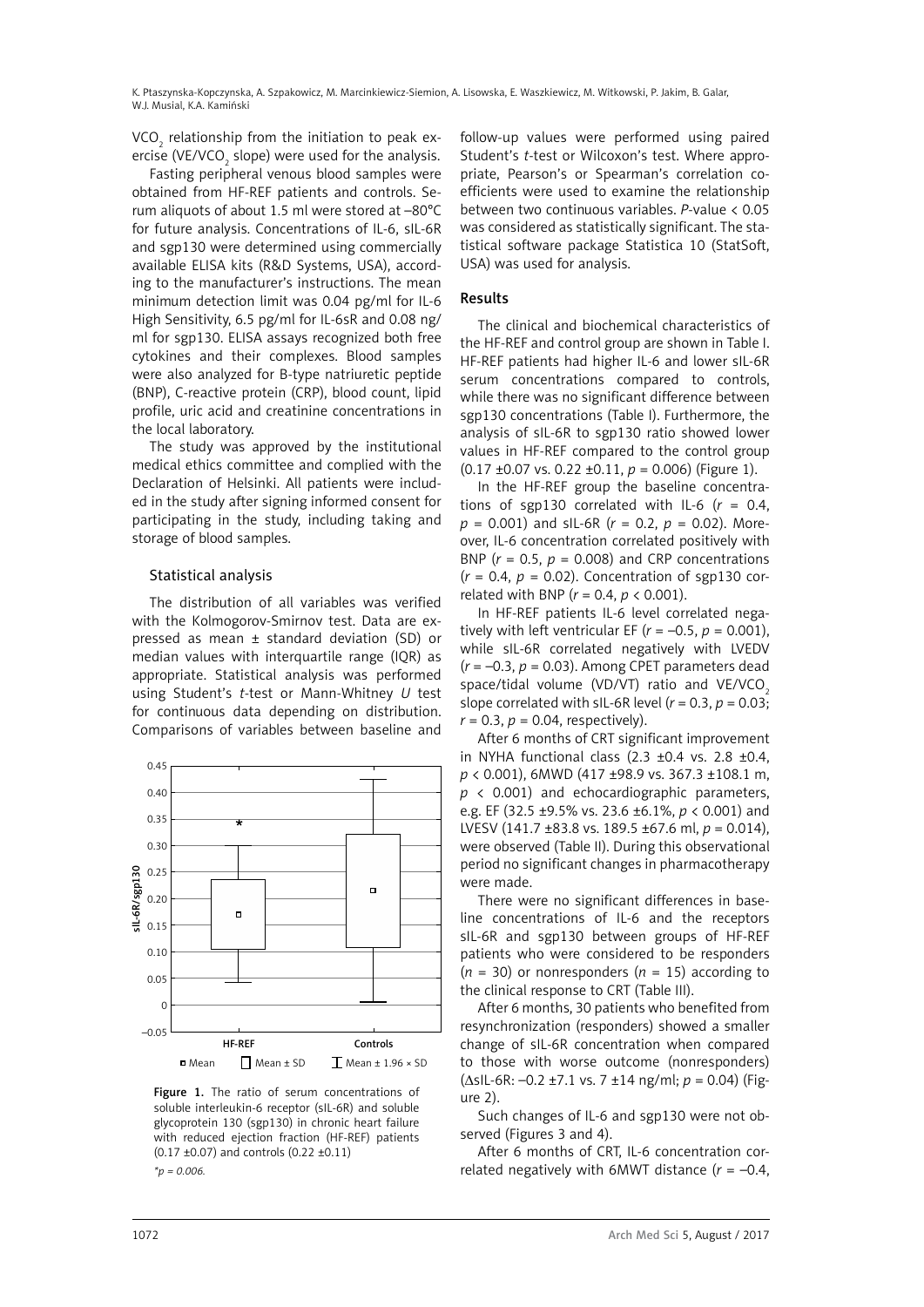$p = 0.01$ ) and positively with VD/VT max ( $r = 0.4$ ,  $p = 0.02$ ).

The analysis of the CRT group divided according to BNP concentration into patients with normal (BNP  $\leq$  100 pg/ml) and increased concentration revealed no differences at baseline, while after 6 months of CRT patients with elevated BNP had higher concentrations of IL-6 (3.3, IQR: 1.9–4.4 vs. 1.7, IQR: 1.2–2.1 pg/ml, *p* = 0.02) and sgp130 (328  $±71.7$  vs. 278  $±64.6$  ng/ml,  $p = 0.03$ ).

The analysis of percentage of resynchronization revealed no significant differences between responders and nonresponders (99.7 ±0.75% vs. 97.6 ±5.2%, respectively *p* = 0.116). An unsatisfactory percentage of resynchronization in 6-month observation was observed in 6 (13.3%) patients, all of them nonresponders according to combined clinical and echocardiographic criteria, while in the responders group all patients presented a good percentage of biventricular pacing  $(p = 0.002)$ . Hence, a good percentage of resynchronization did not ensure a positive response to CRT, but an unsatisfactory percentage of biventricular pacing led to a lack of clinical benefit from CRT.

#### Discussion

In the present study we analyzed the association of IL-6 and its two soluble receptors sgp130 and IL-6R with the clinical course of patients with chronic heart failure with reduced ejection fraction. The analysis of the HF-REF group revealed higher IL-6 and lower sIL-6R serum levels when compared to controls, while sgp130 concentra-

Table II. Characteristics of chronic heart failure patients treated with cardiac resynchronization therapy at baseline and 6-month follow-up

| Parameter                             | <b>CRT</b> group<br>baseline | CRT group<br>6М    |         | P-value Nonresponders<br>6М | Responders<br>6М    | P-value |
|---------------------------------------|------------------------------|--------------------|---------|-----------------------------|---------------------|---------|
| Patients, n                           | 45                           | 45                 |         | 15                          | 30                  |         |
| Age [years]                           | $64.6 \pm 10.4$              | $65 + 10.6$        |         | $65.9 \pm 10.2$             | $64.5 \pm 10.8$     | 0.5     |
| Female gender, n (%)                  | 7(24.4)                      | 7(24.4)            |         | 1(7.1)                      | 6(19.3)             | 0.2     |
| BMI [ $kg/m2$ ]                       | $28.5 \pm 4$                 | $28.9 \pm 4.1$     | 0.06    | $29.2 + 4.8$                | $28.2 + 3.7$        | 0.4     |
| Functional parameters:                |                              |                    |         |                             |                     |         |
| NYHA functional class                 | $2.8 \pm 0.4$                | $2.3 \pm 0.4$      | < 0.001 | $2.4 \pm 0.4$               | $2.3 \pm 0.5$       | 0.7     |
| 6MWD [m]                              | 367.3 ±108.1                 | 417.3 ±98.9        | < 0.001 | $415.4 \pm 71$              | 418.2 ±110.7        | 0.8     |
| Peak VO <sub>2</sub> [ml/kg/min]      | $16.9 \pm 6.9$               | $16.8 \pm 5.4$     | 0.7     | $13.9 \pm 5.1$              | $18.3 \pm 5$        | 0.02    |
| Peak VO <sub>2</sub> (% of predicted) | $63.7 + 23.7$                | $66.5 \pm 20.4$    | 0.6     | $51.5 \pm 14.4$             | 74.8 ±18.6          | < 0.001 |
| Peak VD/VT                            | $0.2 \pm 0.08$               | $0.2 \pm 0.07$     | 0.1     | $0.2 \pm 0.05$              | $0.2 \pm 0.08$      | 0.5     |
| VE/VCO <sub>2</sub> slope             | $32.5 \pm 8.2$               | 30.9 ±6.4          | 0.1     | $33.7 + 7.3$                | $29.3 \pm 5.4$      | 0.046   |
| Echocardiography:                     |                              |                    |         |                             |                     |         |
| EF (%)                                | $23.6 \pm 6.1$               | $32.5 + 9.5$       | < 0.001 | $25.5 \pm 8$                | $36.1 \pm 8.1$      | < 0.001 |
| LVEDV [ml]                            | 239.2 ±77.1                  | 199.3 ±92.7        | 0.06    | 275.6 ±113.6                | 158.3 ±41.1         | < 0.001 |
| LVESV [ml]                            | 189.5 ±67.6                  | 141.7 ±83.8        | 0.01    | $212.1 \pm 104.2$           | $103.9 + 32.6$      | < 0.001 |
| Laboratory analyses:                  |                              |                    |         |                             |                     |         |
| $BNP$ [pg/ml]                         | 194,<br>IOR 71-667           | 166,<br>IOR 55-521 | 0.09    | 462,<br>IOR 190-715         | 82.3.<br>IOR 28-288 | 0.01    |
| CRP [mg/dl]                           | $2.7 \pm 3.1$                | $1.9 \pm 1.4$      | 0.1     | $2.2 \pm 1.8$               | $1.75 \pm 1.1$      | 0.3     |
| Erythrocytes [10 <sup>6</sup> /µl]    | $4.4 \pm 0.4$                | $4.47 + 0.59$      | 0.5     | $4.5 \pm 0.7$               | $4.4 \pm 0.5$       | 0.8     |
| Hemoglobin [g/dl]                     | $13.3 \pm 1.3$               | $13.3 \pm 1.7$     | 0.8     | $13.4 \pm 2$                | $13.3 \pm 1.3$      | 0.8     |
| Creatinine [mg/dl]                    | $1.1 \pm 0.3$                | $1.1 \pm 0.4$      | 0.7     | $1.3 \pm 0.4$               | $1 \pm 0.3$         | 0.01    |
| Uric acid [mg/dl]                     | $6.9 \pm 2.1$                | $7.1 \pm 2$        | 0.6     | $7.8 \pm 2.2$               | $6.6 \pm 1.9$       | 0.1     |

*6M – heart failure patients after 6 months of cardiac resynchronization therapy, 6MWD – 6 minute walk test distance, BMI – body mass index, BNP – brain natriuretic peptide, CRP – C-reactive protein, CRT – cardiac resynchronization therapy, EF – ejection fraction, LVEDV –*  left ventricle end-diastolic volume, LVESV – left ventricle end-systolic volume, VD/VT – dead space to tidal volume ratio, VE/VCO<sub>2</sub> slope *– minute ventilation* − *carbon dioxide production relationship from the initiation to peak exercise, VO2 – oxygen uptake.*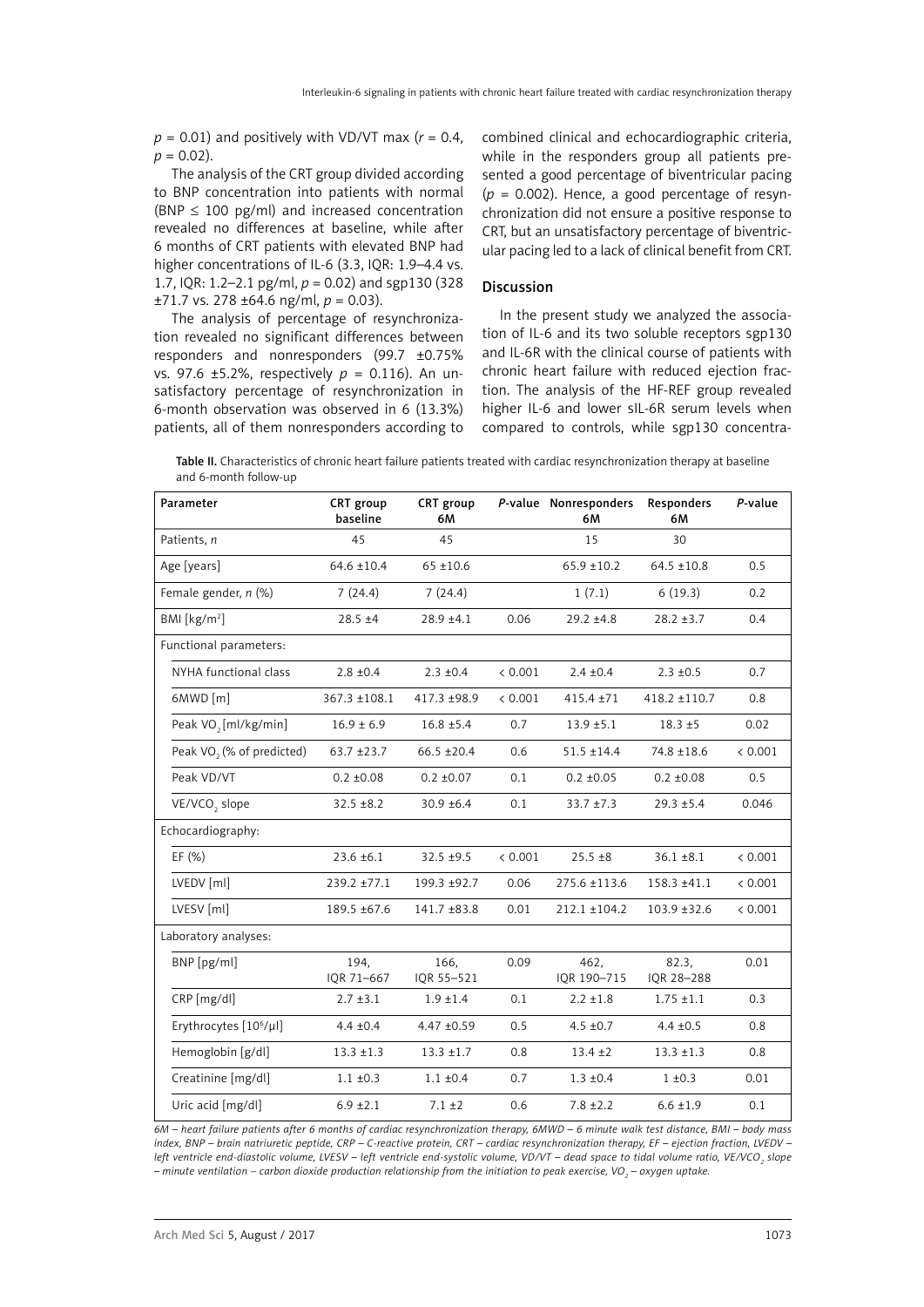| Parameter                                                                                                                 |                            |                                              |             |                                           |                                             | Patients         |                                     |                                      |               |         |               |
|---------------------------------------------------------------------------------------------------------------------------|----------------------------|----------------------------------------------|-------------|-------------------------------------------|---------------------------------------------|------------------|-------------------------------------|--------------------------------------|---------------|---------|---------------|
|                                                                                                                           |                            |                                              | P-value     |                                           |                                             | P-value          |                                     | ٥                                    | P-value       | P-value | P-value       |
|                                                                                                                           | CRT baseline<br>$(n = 45)$ | $\overline{5}$<br>ŠÑ<br>CRT<br>$\frac{1}{2}$ | $1$ vs. $2$ | Nonrespond-<br>ers baseline<br>$(n = 15)$ | <b>Responders</b><br>baseline<br>$(n = 30)$ | $3$ vs. 4        | Nonrespond-<br>$(n = 15)$<br>ers 6M | <b>Responders</b><br>$(n = 30)$<br>Š | 5 vs. 6       | 3 vs. 5 | 4 vs. 6       |
| Interleukin-6 [pg/ml]                                                                                                     | 2.1.                       | $QR$ 1.5-3.5 $QR$ 1.3-3.2<br>1.9.            | 0.5         | $\frac{3}{3}$                             | IQR 1.3-4.5 IQR 1.5-3.4                     | $\dot{\circ}$    | IQR 1.4-6<br>2.9,                   | $IQR 1.3 - 2.7$<br>1.8,              | $\frac{3}{2}$ | 0.95    | $\frac{3}{2}$ |
| Soluble IL-6 receptor [ng/ml]                                                                                             |                            | $46.7 \pm 17.6$ 49.1 $\pm 17.2$              | 0.2         |                                           | $49.3 \pm 19.8$ $45.4 \pm 16.6$             | $0.\overline{3}$ | $56.9 \pm 19$                       | 45.3 ±15                             | 0.04          | 0.036   | 0.93          |
| Soluble glycoprotein 130 [ng/ml]                                                                                          |                            | $299.4 \pm 67.9$ 310.8 $\pm 74.6$            | 0.2         |                                           | $315 \pm 79.3$ 291.5 $\pm 61.4$             | $\frac{5}{2}$    | $335.8 \pm 86.6$ 298.3 $\pm 66$     |                                      | 0.2           | 0.23    | 0.53          |
| 6M – heart failure patients after 6 months of cardiac resynchronization therapy, CRT – cardiac resynchronization therapy. |                            |                                              |             |                                           |                                             |                  |                                     |                                      |               |         |               |

tion did not significantly differ. This observation may generate a hypothesis that sIL-6R decrease is an adaptive anti-inflammatory mechanism in re sponse to chronic IL-6 overexpression in patients with HF-REF. This fact is highlighted by observa tions on nonresponders, who demonstrated an increase of sIL-6R in the course of CRT.

Another aspect of our study is the link between CRT and changes in the IL-6 signaling. It is known that the increase of heart chambers' load, myo cardial injury and underperfusion of peripheral tissues in CHF lead to the increase of cytokine se cretion from the mononuclear cells and the myo cardium [23]. Previous reports demonstrated that CRT helps to reduce the overload and restore left ventricular systolic function [24]. Based on that knowledge, we hypothesized a CRT-related de crease in pro-inflammatory activation. In our study after 6 months of resynchronization therapy we did not observe a decrease of IL-6 concentration. This observation is probably due to the chronic ac tivation of the inflammatory cascade in heart fail ure and coexistence of other active chronic cardio vascular comorbidities of known proinflammatory potential, including hypertension or ischemic heart disease. The clinical improvement observed in re sponders to CRT in our study may not be sufficient to limit IL-6 secretion, especially in the presence of many comorbidities. Moreover, the relatively short follow-up period may not be sufficient to demonstrate either reversal of the inflammatory activation or statistically significant progression, due to the relatively small number of patients who deteriorated. Similar research was conducted by Brouwers, who also did not report differences in markers of inflammation, including IL-6, between responders and nonresponders, while a positive response to CRT was associated with a decrease in BNP and tumor necrosis factor  $\alpha$  (TNF- $\alpha$ ) levels [25]. However, the further analysis of HF-REF pa tients after 6 months of resynchronization therapy showed that those with elevated BNP had higher concentrations of IL-6 and sgp130. This observa tion as well as Brouwers' findings indicate the fun damental role of BNP in the evaluation of HF-REF patients' status. Another study showed that 48 hour CRT interruption resulted in the worsening of left ventricular systolic function, deterioration of mitral regurgitation and increase in serum concen trations of hs-CRP, BNP and IL-6 in the responders group, while in CRT nonresponders no significant changes were observed [26]. Moreover, this study showed that changes in serum concentrations of IL-6 in responders following CRT interruption correlated with changes in thoracic fluid content (TFC) – a marker of pulmonary congestion [26].

It is still unclear if the increase in IL-6 level is primary or secondary to HF pathogenesis and pro -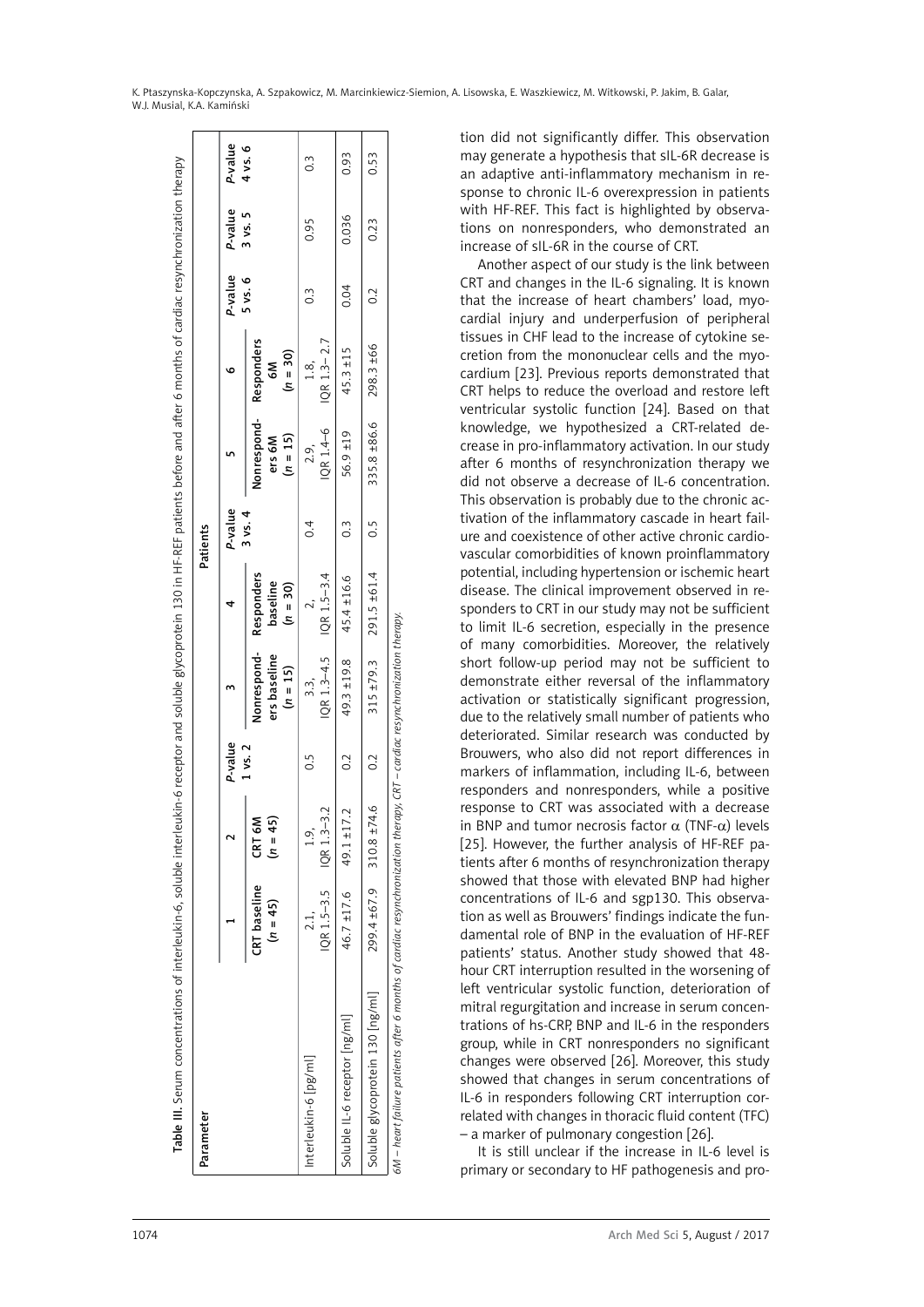

Figure 2. Serum concentrations of soluble interleukin-6 receptor (sIL-6R) in nonresponders (A) and responders (B) before (Baseline) and 6 months after cardiac resynchronization therapy (6-month follow-up). Individual patients are depicted with mean ± SD given for each group. Difference in time was assessed with the Wilcoxon test



Figure 3. Serum concentrations of interleukin-6 (IL-6) in nonresponders (A) and responders (B) before (Baseline) and 6 months after cardiac resynchronization therapy (6-month follow-up). Individual patients are depicted with median and interquartile range (IQR) given for each group. Difference in time was assessed with the Wilcoxon test



Figure 4. Serum concentrations of soluble gp130 (sgp130) in nonresponders (A) and responders (B) before (Baseline) and 6 months after cardiac resynchronization therapy (6-month follow-up). Individual patients are depicted with mean ± SD given for each group. Difference in time was assessed with paired Student's *t* test

gression, while the major role in the disease seems to be pro-inflammatory. This results from the observation that the anti-inflammatory effects of IL-6 are mainly related to classical membrane-bound signaling, while most of the studies underline the pro-inflammatory effect of IL-6 due to trans-signaling, with particular contribution to the myocardium [27, 28]. The IL-6 trans-signaling mechanism is largely regulated by local changes in sIL-6R and the ratio of sIL-6R and sgp130 [29]. However, local changes may not reflect the overall mechanisms, which are much more complex. Our data revealed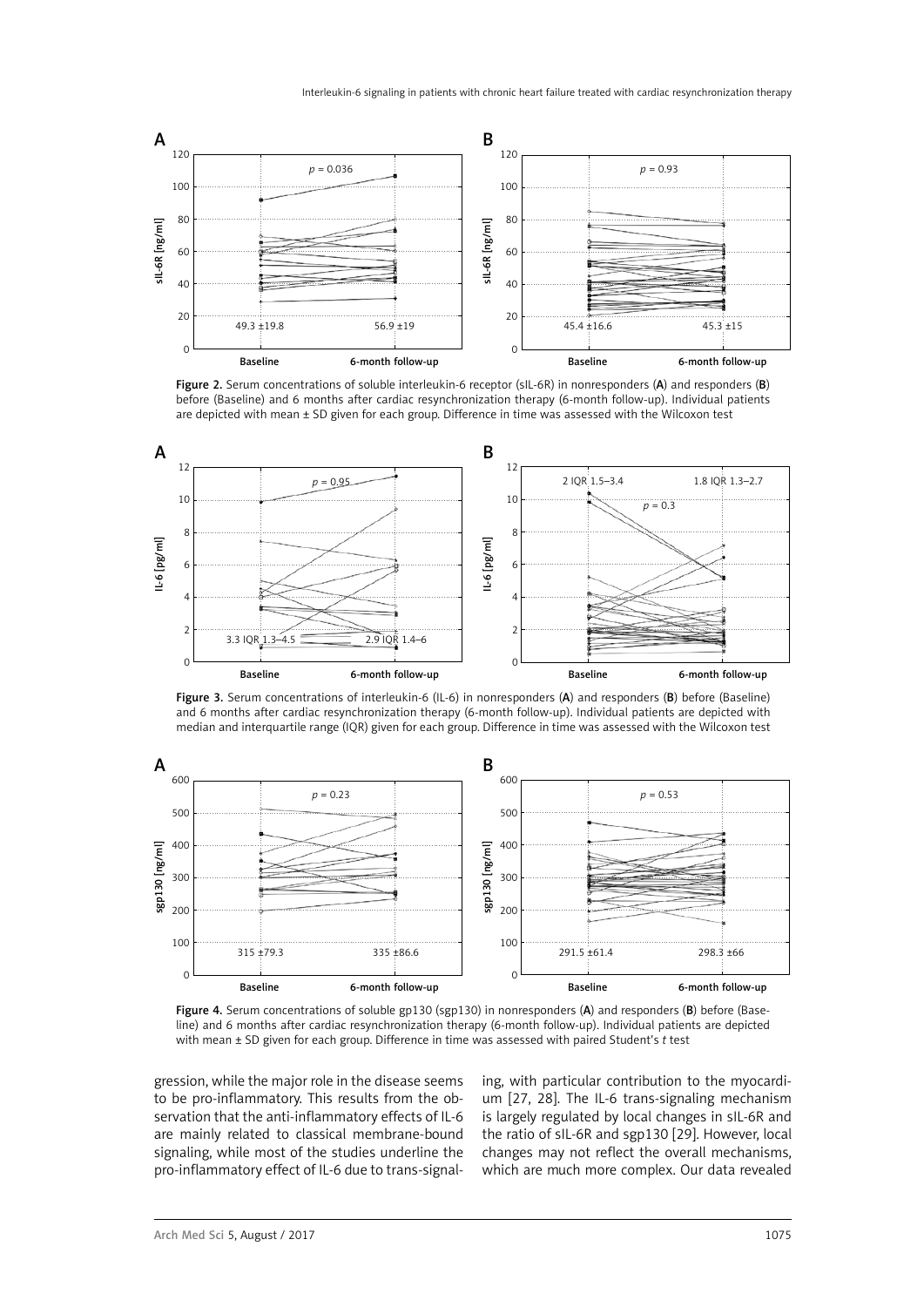the serum alterations in sIL-6R to sgp130 ratio in patients with HF-REF compared to controls. We did not, however, find significant changes of sgp130 in time, which may reflect the more stable part of the IL-6 transduction system, associated with insulin resistance and metabolic disturbances. Our patients represented an optimally treated stable CHF cohort with a relatively short observation period, when few changes occurred with respect to metabolic disturbances. The lack of initial differences between responders and non-responders may be due to the fact that in 6 patients the worse clinical outcome was due to an unsatisfactory percentage of biventricular pacing.

Previous reports on cardiovascular disorders have demonstrated that sIL-6R concentration was elevated in such common conditions as myocardial ischemia and metabolic syndrome and was related to the inflammatory activation of myocardium [30, 31]. In our study basal sIL-6R concentrations correlated with unfavorable parameters of ventilatory inefficiency measured in CPET (VE/VCO $_{\tiny 2}$  slope). Taken together, these findings highlight that sIL-6R may serve as a switch for IL-6 activation of a maladaptive pathway resulting in disease progression and further HF development. However, there is a lack of data relating to the IL-6 trans-signaling changes in the context of the CRT response.

In our study, patients who improved after 6 months of CRT had stable sIL-6R levels, while nonresponders showed a trend to increased values. Sgp130 concentrations were comparable between the HF-REF group and controls and remained stable after 6 months of resynchronization therapy. Sgp130 is a product of gp130 transformation, whose expression is relatively stable and less regulated. Increased sgp130 concentration has been associated with many other CV diseases that may cause HF, e.g. ischemic heart disease, metabolic syndrome and hypertension [32, 33]. A large-scale investigation of the associations of sgp130 and IL-6 with outcomes in ischemic HF (CORONA trial) showed sgp130 to be a strong predictor for overall mortality and CV death, including death from worsening of HF, while IL-6 did not show an association with any of these [34]. However, in comparison to our study CORONA was a much larger and hence much more heterogeneous population, where the association of sgp130 with metabolic response and insulin sensitivity may play a pathological role [35].

Based on previous reports and our results, we presume trans-signaling to be the main IL-6 regulatory mechanism that changes in the course of the resynchronization therapy, and this mechanism in large part is based on changes of sIL-6R concentration. These findings indicate that IL-6 system changes in the course of CHF as well as in

response to CRT include alterations of both cytokine and soluble receptor levels. Increased sIL-6R concentration seems to be associated with worse clinical status, so its diminished concentration might be considered an adaptive regulatory mechanism decreasing unfavorable IL-6 trans-signaling. This hypothesis based on our results requires further studies. A growing body of evidence suggests that the distinction between the physiological and pathophysiological effects of IL-6 signaling is dependent on the mode of action (trans-signaling vs. canonical pathway).

Our study was based on a relatively small number of selected, optimally treated, stable HF-REF patients, who may not fully represent the whole heterogeneity of the CHF population. However, this selection was vital to investigate potentially small effects that might be lost in a heterogeneous, unselected CHF population.

In conclusion, patients with optimally treated HF-REF present higher IL-6 and lower sIL-6R serum levels than respective controls. CRT-related improvement of the patient's functional status is associated with a smaller change of sIL-6R concentration compared to those who do not benefit from CRT. Thus an unsatisfactory response to CRT is possibly associated with higher IL-6 activity via trans-signaling. The exact role of the IL-6 pathway in the CRT response remains to be established.

# Acknowledgments

The first author is the recipient of 'Studiuje, badam, komercjalizuje' grant of the Medical University of Bialystok. The study was supported by statutory grants from the Medical University of Bialystok as well as funds from the Leading National Research Center in Bialystok (KNOW/34/2013 granted to KPK, 153-53815 granted to KK).

The authors are grateful to Maria Alevrontas for linguistic consultation and proofreading.

# Conflict of interest

The authors declare no conflict of interest.

# References

- 1. Jessup M, Brozena S. Heart failure. N Engl J Med 2003; 348: 2007-18.
- 2. Straburzyńska-Migaj E, Kałużna-Oleksy M, Maggioni AP, et al. Patients with heart failure and concomitant chronic obstructive pulmonary disease participating in the Heart Failure Pilot Survey (ESC-HF Pilot) – Polish population. Arch Med Sci 2015; 11: 743-50.
- 3. Abraham WT, Fisher WG, Smith AL, et al. Cardiac resynchronization in chronic heart failure. N Engl J Med 2002; 346: 1845-53.
- 4. Auricchio A, Stellbrink C, Butter C, et al. Clinical efficacy of cardiac resynchronization therapy using left ventricular pacing in heart failure patients stratified by severity